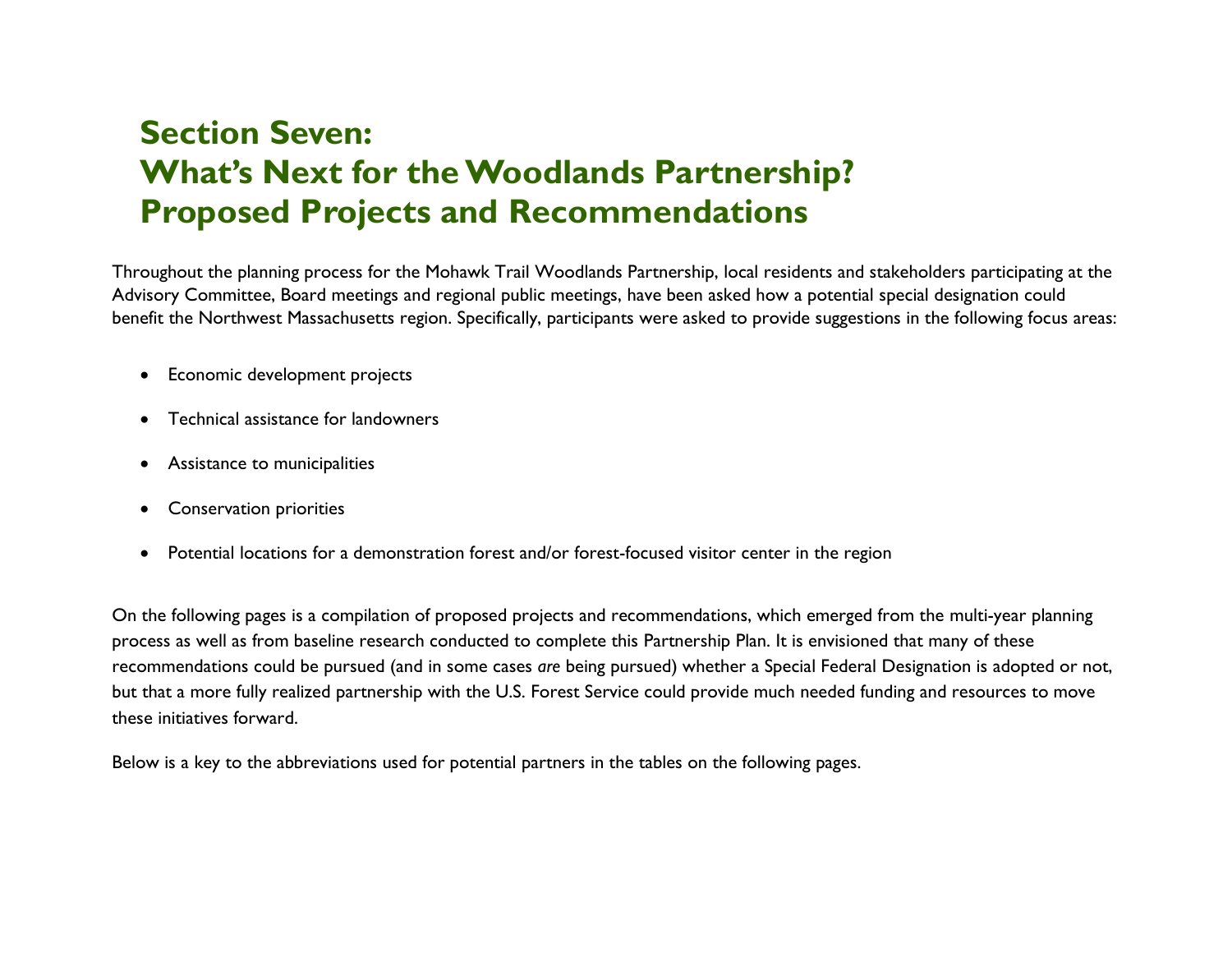| <b>BCC</b>           | Berkshire Chamber of Commerce                                      |
|----------------------|--------------------------------------------------------------------|
| <b>BRPC</b>          | <b>Berkshire Regional Planning Commission</b>                      |
| <b>DCR</b>           | Massachusetts Department of Conservation and Recreation            |
| <b>DCS</b>           | <b>Division of Conservation Services</b>                           |
| <b>EOEEA</b>         | Massachusetts Executive Office of Energy and Environmental Affairs |
| <b>FCCC</b>          | Franklin County Chamber of Commerce                                |
| <b>FLT</b>           | <b>Franklin Land Trust</b>                                         |
| <b>FRCOG</b>         | Franklin Regional Council of Governments                           |
| <b>MCLA</b>          | Massachusetts College of Liberal Arts                              |
| <b>MOTT</b>          | Massachusetts Office of Travel & Tourism                           |
| <b>MWI</b>           | Massachusetts Woodlands Institute                                  |
| <b>USFS NFS</b>      | United States Forest Service National Forest System                |
| <b>USFS R&amp;D</b>  | United States Forest Service Research and Development              |
| <b>USFS S&amp;PF</b> | United States Forest Service State and Private Forestry            |
| <b>UMass</b>         | University of Massachusetts                                        |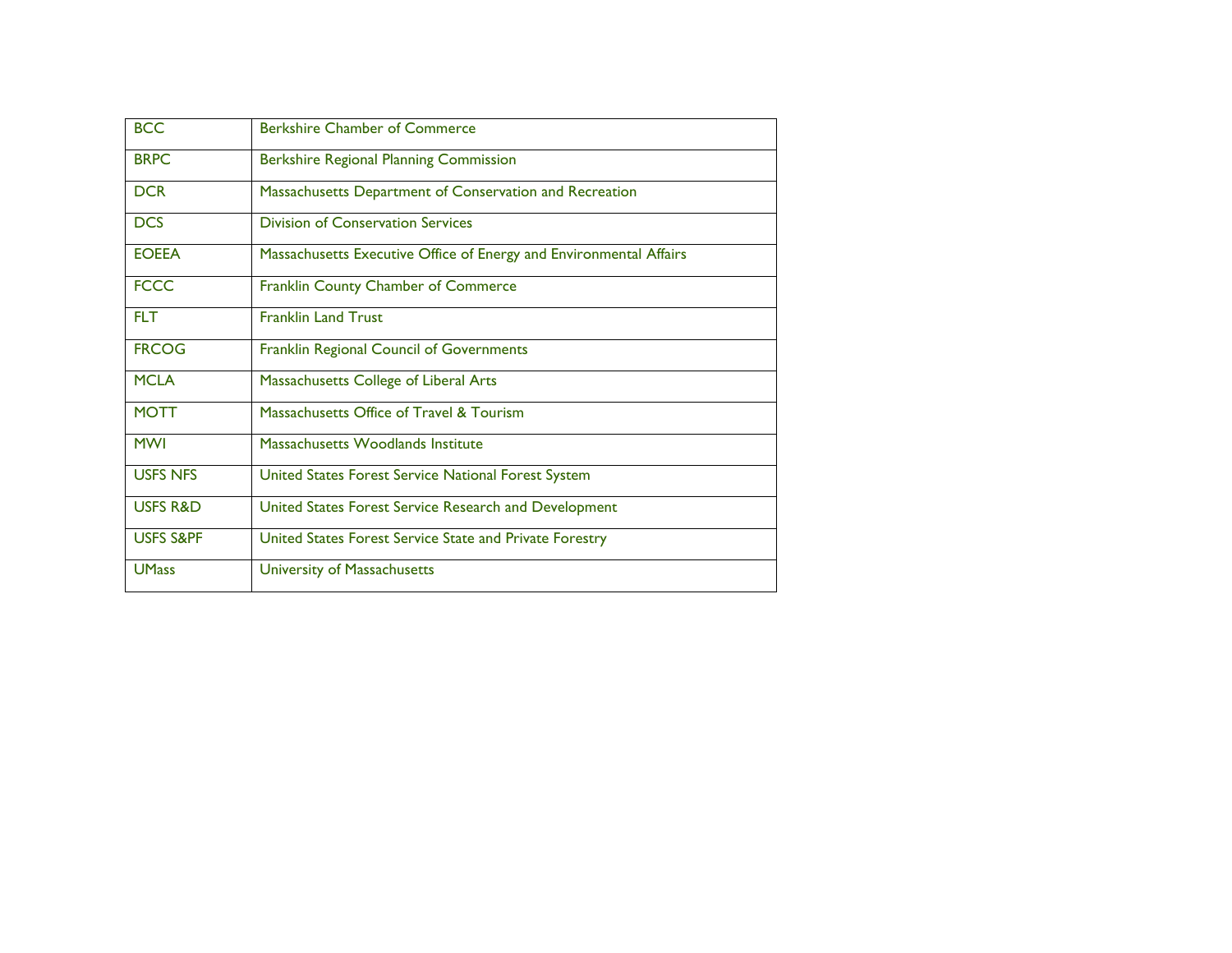# **Economic Development in the Region**

| <b>PROJECTS OR RECOMMENDATIONS</b>                                                                                                                                                                                      | <b>PARTNERS</b>              |
|-------------------------------------------------------------------------------------------------------------------------------------------------------------------------------------------------------------------------|------------------------------|
| <b>Forest Products</b>                                                                                                                                                                                                  |                              |
| Build local markets for wood products, including those made from low-grade wood. Develop a marketing campaign for                                                                                                       | EOEEA, DCR, USFS R&D, UMass, |
| locally produced wood products, modeled on successful buy-local food campaigns.                                                                                                                                         | <b>MWI</b>                   |
| Provide funding for new forest products business start-up costs and for upgrades to equipment at existing businesses.                                                                                                   | DCR, USFS R&D                |
| Provide technical assistance to forest product businesses including training on low-impact logging techniques and<br>portable sawmills, and marketing and business plan development.                                    | DCR, USFS R&D                |
| Conduct a study of the local wood industry to determine equipment, infrastructure and marketing needs and strategies<br>to address them, and explore opportunity for wood banks to utilize local wood for home repairs. | DCR, UMass                   |
| Conduct education and outreach to landowners and the public about the benefits of forest management and                                                                                                                 | DCR, USFS S&PF, FLT, UMass   |
| sustainable forestry practices.                                                                                                                                                                                         | Extension                    |
| <b>Tourism</b>                                                                                                                                                                                                          |                              |
| Provide funding for outdoor recreation tourism infrastructure improvements, including accessible trail development<br>and maintenance, public restrooms, parking, signage, and maps.                                    | EOEEA, DCR, USFS NFS         |
| Work with local and regional partners on collectively marketing the region. Bring together tourism and outdoor                                                                                                          | DCR, MOTT, county CDC's      |
| recreation businesses to develop travel packages, and provide training and business assistance, potentially through a                                                                                                   | business associations and    |
| regional multi-purpose Forest Center.                                                                                                                                                                                   | chambers of commerce         |
| <b>Ecosystem Services</b>                                                                                                                                                                                               |                              |
| Provide assistance to interested landowners with accessing carbon markets and other ecosystem markets as applicable.                                                                                                    |                              |
| Provide education and training for foresters and landowners on best practices in forest management for carbon<br>sequestration and other ecosystem services.                                                            | DCR, USFS S&PF, USFS R&D     |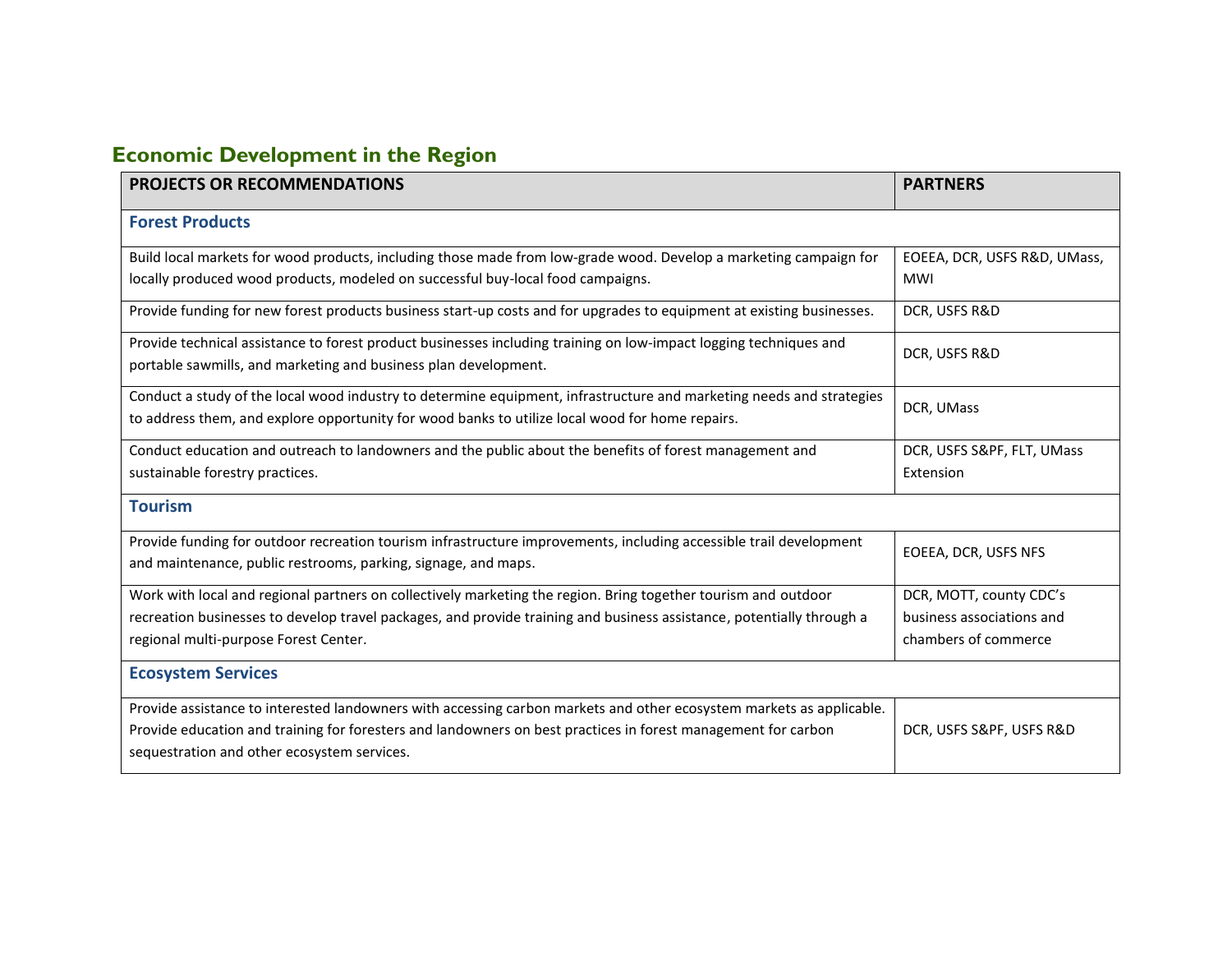## **Economic Development in Specific Towns**

During earlier community meetings, participants were given the opportunity to identify specific economic development projects that would benefit their town. Following are the town-specific projects identified.

| <b>TOWN</b> | <b>PROJECTS OR RECOMMENDATIONS</b>                                                                                                                                                                                                                                                                                                                                                                       |
|-------------|----------------------------------------------------------------------------------------------------------------------------------------------------------------------------------------------------------------------------------------------------------------------------------------------------------------------------------------------------------------------------------------------------------|
| Adams       | Create a campground and visitor center at Greylock Glen. Great progress has been made on this goal with ground breaking of an<br>Education Center expected in 2022.                                                                                                                                                                                                                                      |
|             | Work with the Regional Health Agent and the DEP to obtain water quality records of existing public water supplies in Town to<br>develop strategies for increasing the water supply needed in the village center to support new development and redevelopment<br>related to tourism.                                                                                                                      |
| Charlemont  | Determine a funding source to pay for police during the rafting season on the Deerfield River.                                                                                                                                                                                                                                                                                                           |
|             | Improve and create visitor amenities such as parking, public restrooms, ATMs, and trash collection.                                                                                                                                                                                                                                                                                                      |
|             | Create a visitor/education/technical resource center (Forest Center) in one of the vacant downtown buildings. The town of<br>Charlemont was the location for several potential Center sites recommended in the Dec. 2021 Williams College student report. [See<br>report in Appendices.]<br>A bike path (perhaps next to Rte 2) from Shelburne Falls through Charlemont on to Mohawk Trail State Forest. |
|             |                                                                                                                                                                                                                                                                                                                                                                                                          |
| Cheshire    | Create links from the rail trail to conservation lands, and extend the trail north. Establish demonstration forests on several town<br>forests for local landowners, residents and tourists and establish a virtual forest center ahead of an actual center.                                                                                                                                             |
| Monroe      | Develop a designated paid parking area for Deerfield River users, with restrooms and possibly a food stand. Rafting companies could<br>pay for reserved parking spaces and the facility could provide revenue to the town.                                                                                                                                                                               |
|             | Develop a North Adams entrance to the Mt. Greylock State Reservation.                                                                                                                                                                                                                                                                                                                                    |
| North Adams | Complete design and pursue construction of a bike/pedestrian path that will serve as an extension of the Ashuwillticook Rail Trail<br>linking the city with Adams to the south and Williamstown to the west.                                                                                                                                                                                             |
| Savoy       | Re-open and expand the Shady Pines campground.                                                                                                                                                                                                                                                                                                                                                           |
|             | Provide assistance for trail development and maintenance.                                                                                                                                                                                                                                                                                                                                                |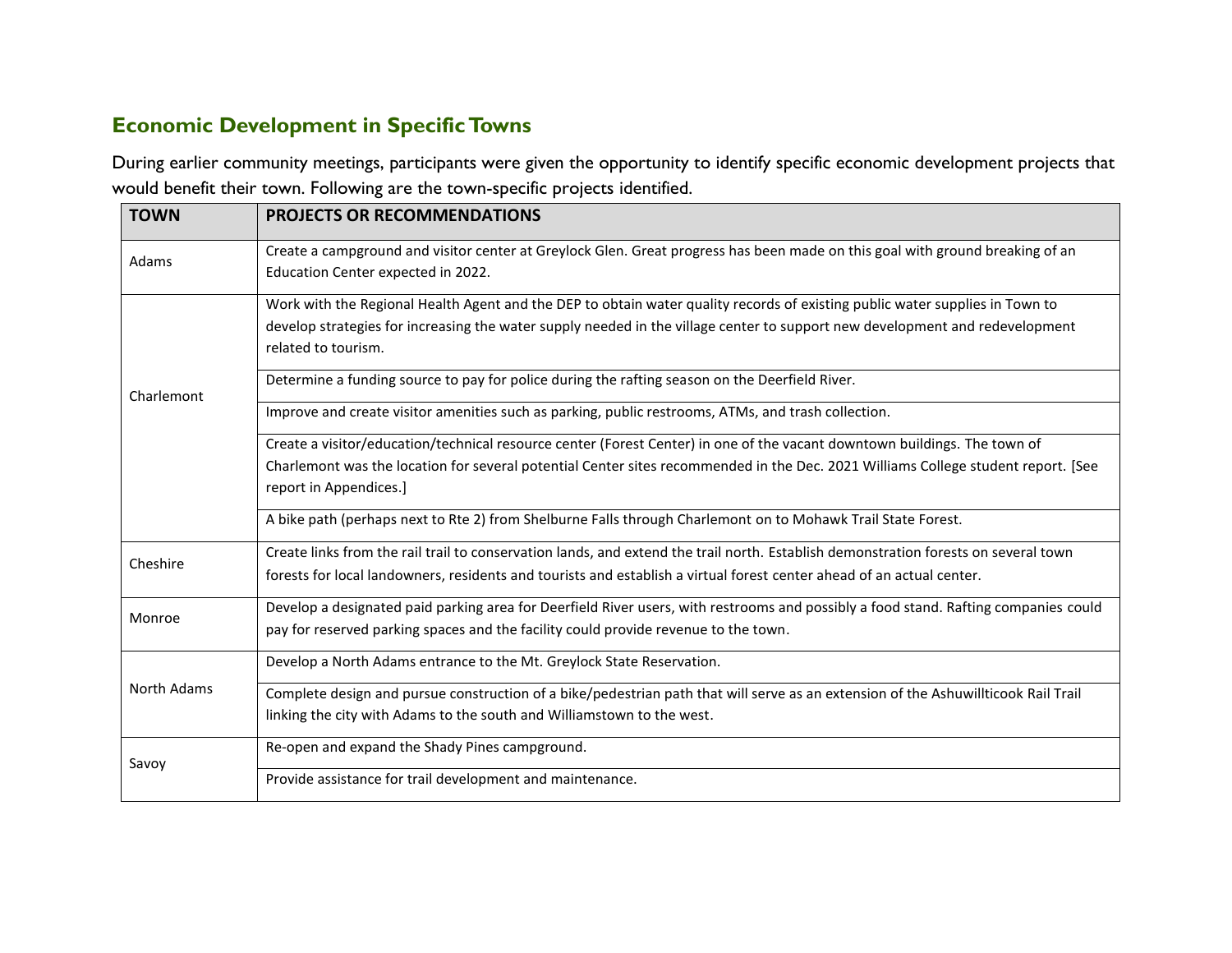|              | Create improved or additional signage to highlight attractions, tourism and recreation in Savoy such as fishing, hiking, hunting, and<br>snowmobiling.                                  |
|--------------|-----------------------------------------------------------------------------------------------------------------------------------------------------------------------------------------|
|              | Provide planning and implementation assistance to connect existing trails.                                                                                                              |
| Williamstown | Complete design and construction for a bike/pedestrian path in Williamstown that will lead to future extension of the Ashuwillticook<br>Rail Trail in North Adams. TO BE COMPLETED 2022 |

## **Technical Assistance / Research and Development in the Region**

| <b>PROJECTS OR RECOMMENDATIONS</b>                                                                                                                                                             | <b>PARTNERS</b>                                                                                                                                                                                            |
|------------------------------------------------------------------------------------------------------------------------------------------------------------------------------------------------|------------------------------------------------------------------------------------------------------------------------------------------------------------------------------------------------------------|
| Conduct research and provide technical assistance to landowners and foresters on invasive species,<br>climate change impacts and adaptation, and emerging best practices in forest management. | DCR, USFS Northern Institute of Applied Climate<br>Science, Mass Audubon, New England Forestry<br>Foundation, The Nature Conservancy, BRPC,<br>FRCOG and MWI, Licensed and trained<br>consulting foresters |
| Provide funding and assistance to landowners for writing forest management plans.                                                                                                              | DCR, USFS S&PF, Licensed consulting foresters                                                                                                                                                              |
| Conduct research on new wood product technology.                                                                                                                                               | DCR, USFS R&D, UMass                                                                                                                                                                                       |
| Improve the forest management of the State forests, including road, trail and facility maintenance.                                                                                            | DCR, USFS S&PF                                                                                                                                                                                             |

# **Municipal Assistance in the Region**

| <b>PROJECTS OR RECOMMENDATIONS</b>                                                                       | <b>PARTNERS</b>       |
|----------------------------------------------------------------------------------------------------------|-----------------------|
| Provide maintenance assistance for town-owned and State Forest gravel roads.                             | DCR, USFS S&PF        |
| Provide funding for equipment and training for fire departments and first responders related to tourism. | DCR, USFS S&PF, EOEEA |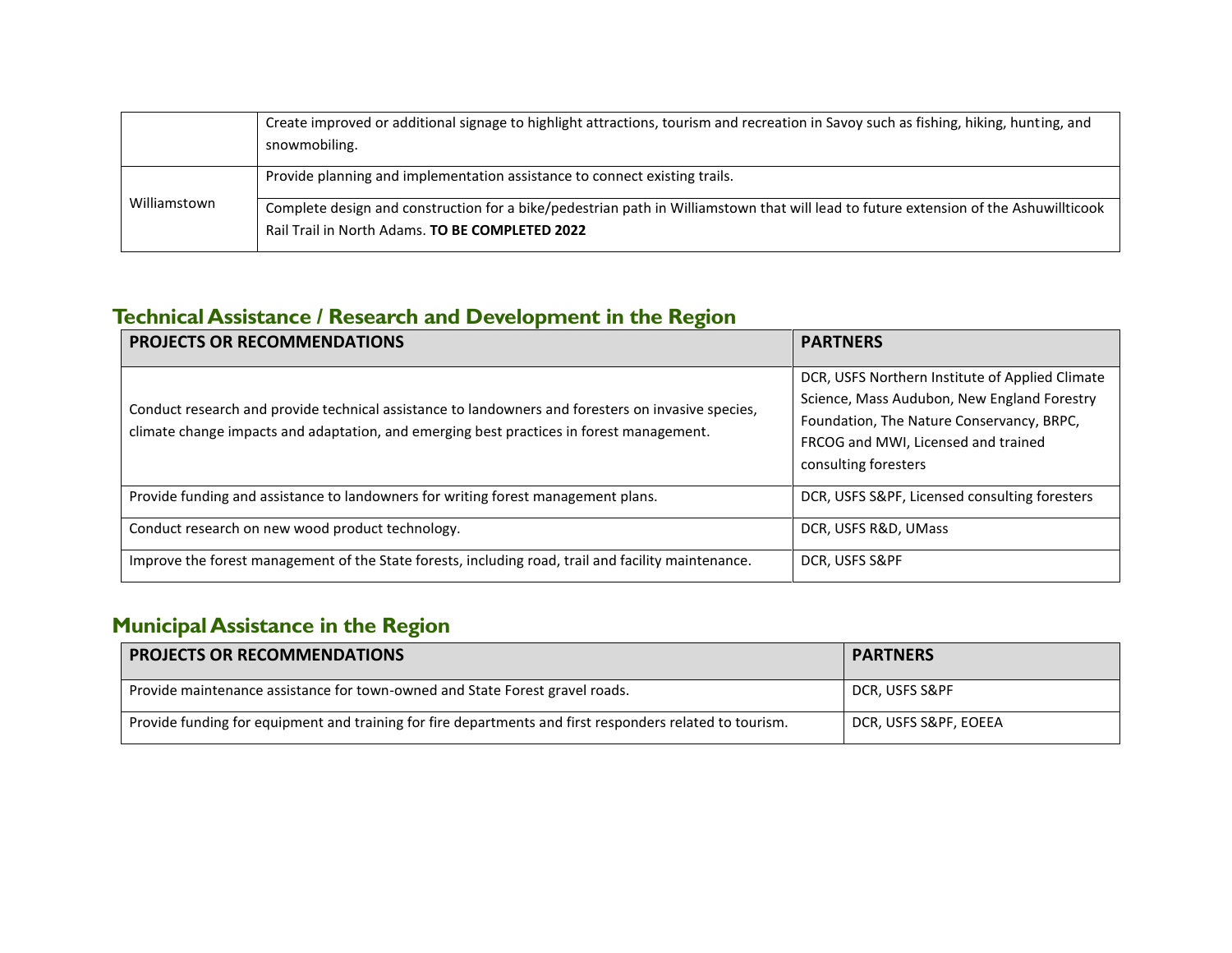

*Forest areas surrounding water bodies were identified as priority protection areas*

## **Land Protection in the Region and in Specific Towns**

When asked about land protection priorities in their town or the region as a whole, the following priorities emerged:

- forest areas surrounding water bodies
- wildlife corridors and BioMap2 Core Habitat
- recreation corridors and trails

Town-specific land protection projects and priorities were also identified during the community meetings, shown in the following table.

| <b>TOWN</b> | <b>LAND PROTECTION PROJECTS AND PRIORITIES</b>                                                                                                   |
|-------------|--------------------------------------------------------------------------------------------------------------------------------------------------|
| Colrain     | <b>Green River Valley</b>                                                                                                                        |
|             | West Branch of the North River / North River Watershed                                                                                           |
| Heath       | Funding and technical assistance to manage Town-owned conservation land - FOREST STEWARDSHIP PLAN COMPLETE; CLIMATE<br><b>UPDATE DUE IN 2022</b> |
| Rowe        | Re-establish communications with Yankee Rowe regarding the future of the approximately 2,000 acres of forested land                              |
|             | surrounding the former nuclear power plant site. This land is not currently protected.                                                           |
|             | Hiking corridors                                                                                                                                 |
| Savoy       | The old Shady Pines campground                                                                                                                   |
|             | Areas surrounding sensitive water bodies                                                                                                         |
| Shelburne   | Old growth forests                                                                                                                               |
|             | Wildlife corridors along the eastern part of town                                                                                                |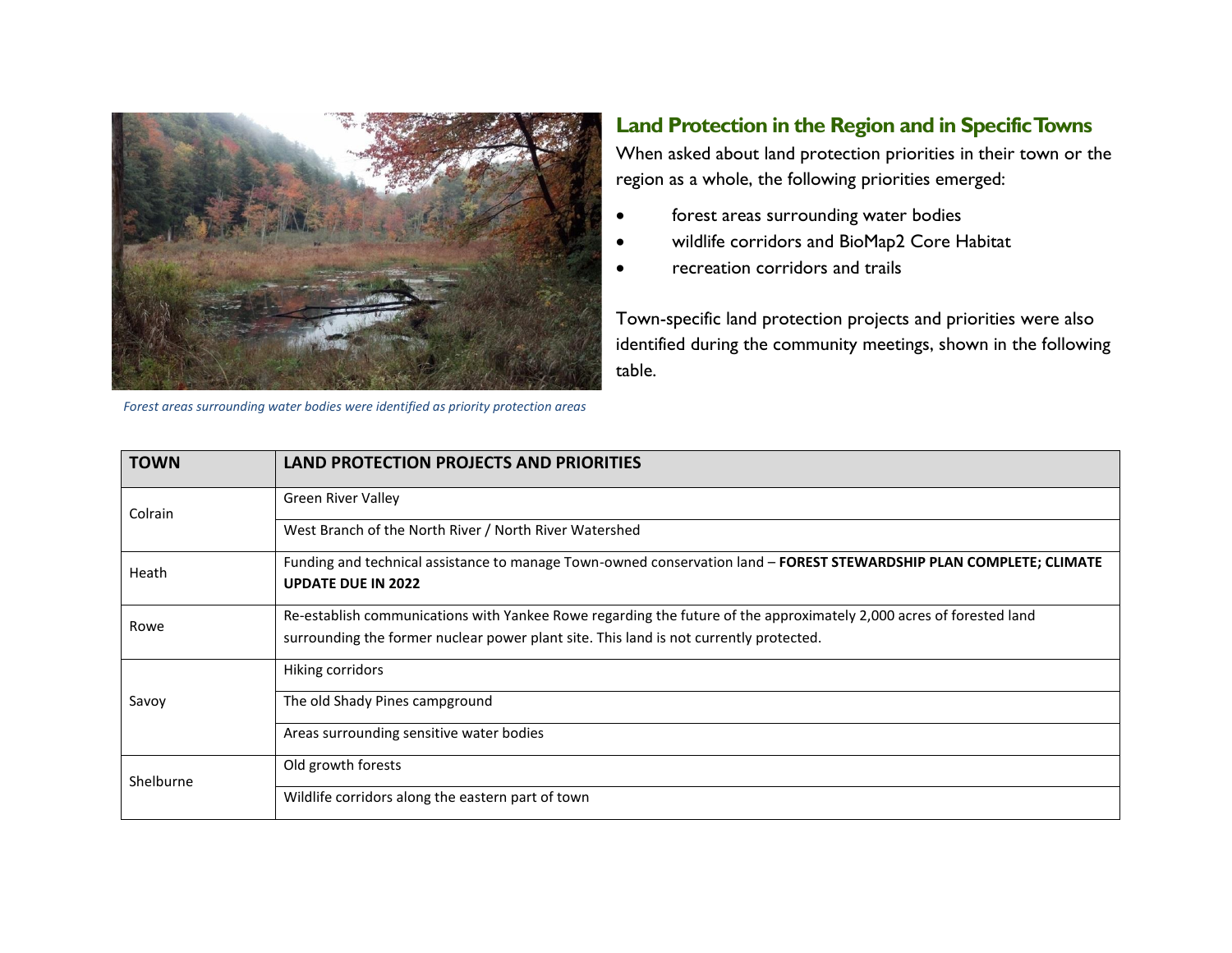## **Visitor / Education / Technical Resource Center –A Mohawk Trail Forest Center**

Through discussions at the community meetings and with the Advisory Committee, the concept of a visitor center for the Mohawk Trail Woodlands Partnership 21-town region evolved into an idea for a center that would not only provide information to visitors about the region, but would also provide educational programming for the people in the region, be a clearinghouse for technical assistance for landowners, and a showcase for local wood products. Following are some of the functions that the center could serve. It is envisioned that the center would be staffed by forestry experts who could be a resource to visitors, residents, and landowners interested in forestry.

The Partnership could continue to work on a "virtual forest center" to provide web-based programs and technical assistance to towns and landowners as well as to residents and tourists, while continuing to work on finding the preferred site for the actual forest center and begin a needs analysis and design for the building. Demonstration forests could also be developed and expanded at key sites throughout the region, or co-located with a Center depending on the site chosen.

| POTENTIAL VISITOR/EDUCATION/TECHNICAL RESOURCE CENTER<br>POTENTIAL FUNCTIONS, PROJECTS OR RECOMMENDATIONS                                                                    | <b>PARTNERS</b>                                                                                          |
|------------------------------------------------------------------------------------------------------------------------------------------------------------------------------|----------------------------------------------------------------------------------------------------------|
| Provide information to visitors and residents about the outdoor recreation and nature-based activities in<br>the region, as well as local accommodations and businesses.     | Berkshire Chamber of Commerce, Franklin<br>County Chamber of Commerce, Mohawk Trail<br>Association, MOTT |
| Provide technical assistance to landowners about forest management (see also Technical Assistance /<br>Research and Development).                                            | DCR, USFS S&PF, UMass Extension                                                                          |
| Create educational exhibits and materials about the forests of the region and sustainable forestry<br>practices (see also Economic Development).                             | DCR, USFS S&PF, FLT, UMass Extension                                                                     |
| Develop educational programming for schools about the forests of the region and their benefits,<br>including sustainable forestry practices, ecosystem services and tourism. | DCR, USFS S&PF, Williams College, MCLA                                                                   |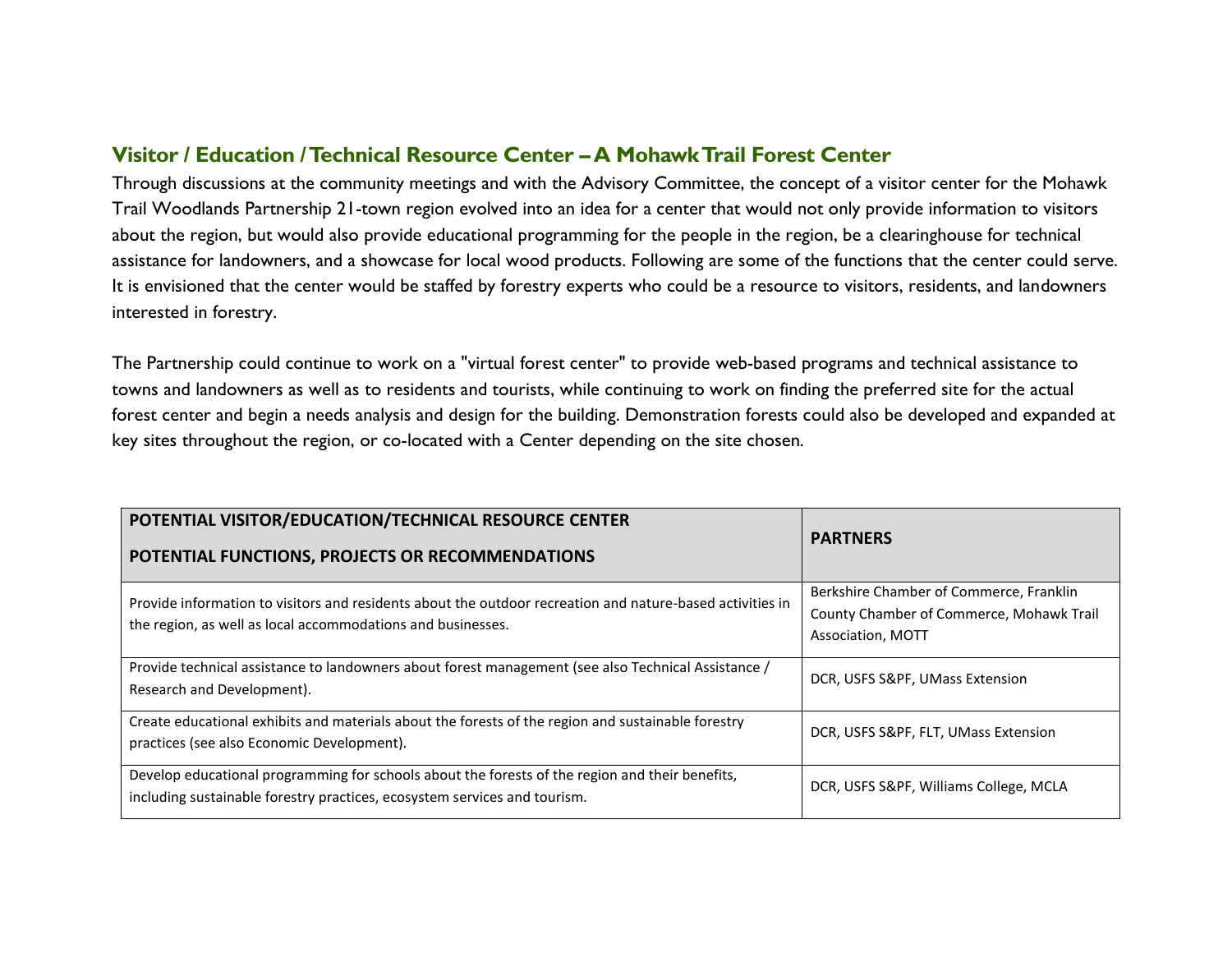| Display local wood products with information about where each product came from and who made it.        | DCR, USFS R&D, FCCC, BCC, wood product<br>businesses and artisans |
|---------------------------------------------------------------------------------------------------------|-------------------------------------------------------------------|
| Use local wood and/or mass timber in the construction/renovation of the visitor / education / technical | EOEEA, DCR, local landowners and wood                             |
| resource center.                                                                                        | product businesses                                                |

The location for a visitor center was also discussed during community meetings and at the Advisory Committee meetings. There was general consensus that the center should be located either on Route 2 or within easy access from Route 2. It could be housed within an existing building or a newly constructed building. As noted in the table above, there is a strong desire to make the center a showcase of local wood, including as part of the construction or renovation of a building for the center. The idea of housing the center within a school, such as the Mohawk Trail Regional School in Buckland, was also suggested as a way to better leverage the educational component of the center.

| <b>TOWN</b>     | <b>LOCATION</b>                   |
|-----------------|-----------------------------------|
| Adams           | Greylock Glen                     |
| <b>Buckland</b> | Mohawk Trail Regional High School |
| Charlemont      | Charlemont Inn                    |
| New Ashford     | Former Brodie Mountain Ski Area   |
| Savov           | Former Shady Pines campground     |

There were also several specific places suggested for the center, listed to the right. It is important to note that these are just ideas and more study is needed to determine the feasibility and appropriateness of using any of these locations.

## **Envisioning a Center to Celebrate and Enhance the Region's Forests – 2021**

From the regional deliberations that formed the Woodlands Partnership, one idea emerged as a prominent, though ambitious goal. Opinions coalesced around the need for a central location to bring together people and resources to support and promote not only the Woodlands Partnership itself, but more importantly, the forest resource on which all of its goals are centered.

Thus the vision to create a Forest Center was born. As it is described in the MTWP enabling legislation: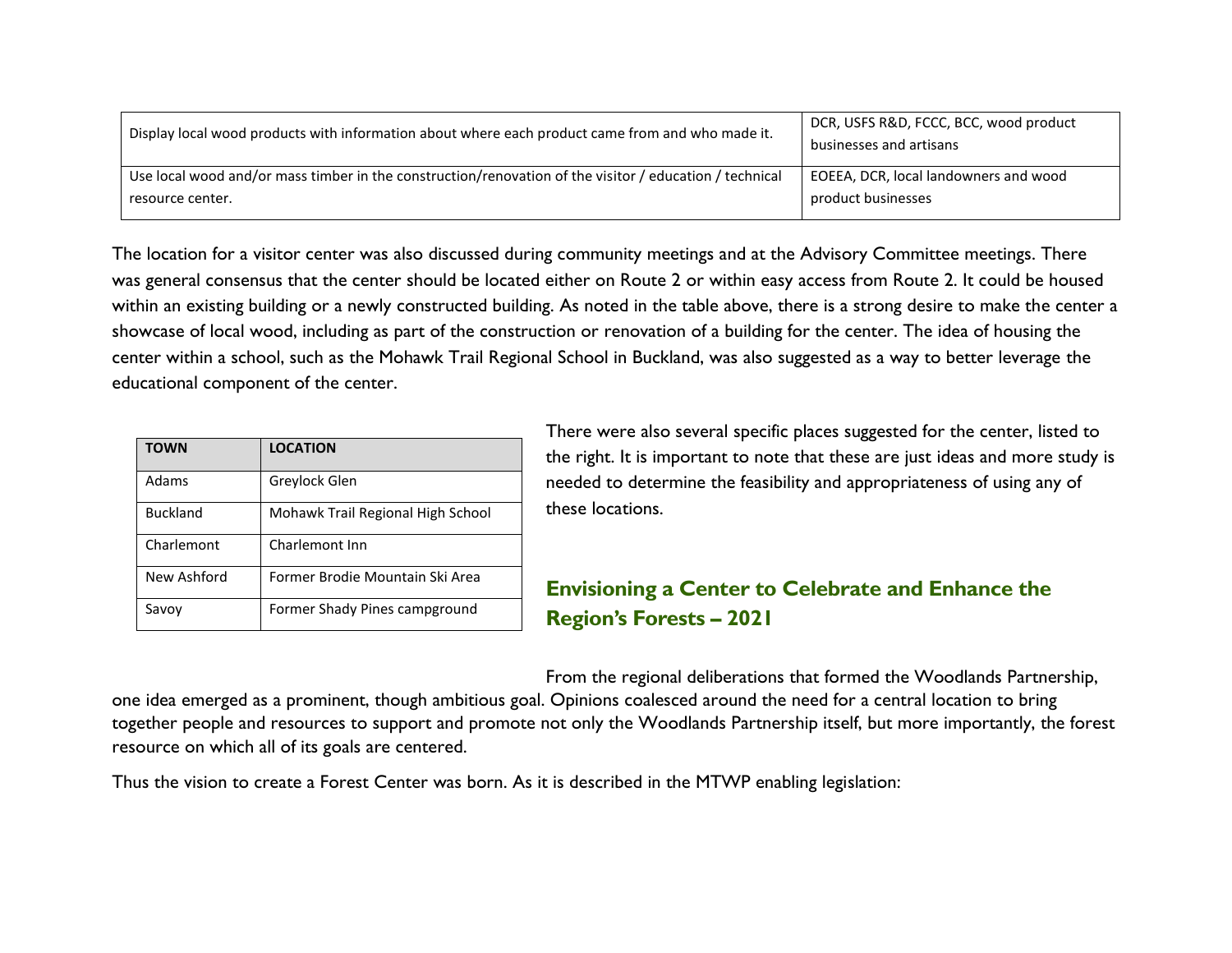"…(ii) A multi-purpose center, known as the ''Mohawk Trail Forest Center" to provide tourism services, technical assistance to forestry and tourism businesses and forest landowners, technical assistance on implementing sustainable forest management practices, technical assistance with selling carbon credits from private and municipal forests credits, research and development, marketing, public education and space for the Administrative Agent …;"

On the Berkshire County side of the Partnership, a project has picked up steam to create an Outdoor Educational Center at Greylock Glen with ground breaking on a new building that will house a large gathering space, café and education center expected in spring 2022. This project received MTWP regional grants from the Executive Office of Energy & Environmental Affairs to create educational kiosks explaining the important role of forests in protecting people – and the need for people to protect and care for forests.

Highlights of the Greylock Glen Visitor/ Outdoor Education Center in Adams, Massachusetts include:

- Goal for educational programs, camping, an outdoor amphitheater, and environmentally friendly lodge with conference facilities;
- Site includes 1,063 acres of woodlands, open fields, wetlands, mountain streams, ponds and waterfall;
- Trails used by hikers, naturalists, skiers, snowshoers, mountain bikers, and snowmobiles;
- Programming will include speakers, films, and environmental education;
- Field study opportunities for nearby educational institutions including public schools and MCLA;
- The Performing Arts Amphitheater will offer concerts, plays, festivals and other events to appeal to visitors and local residents alike.

To complement the Greylock Glen center, the MTWP Executive Committee has begun to focus on a Franklin County site for a Forest Center in the eastern half of the Woodlands Partnership. MTWP has been welcomed to give input into programming at the Greylock Glen Center which has used three MTWP small grants to help develop signage and curriculum aspects of the center.

Board Chair Henry Art, a professor emeritus at Williams College who is aware of the strength of the region's academic institutions, developed several focused student research projects to advance MTWP goals over the course of 2021. The first of these was a fall semester study and needs assessment conducted by two Williams College students to bring the Forest Center concept into greater focus (to be followed by a separate Conway School riparian restoration study, and an analysis of the region's waste wood in summer 2022 by MCLA and partners).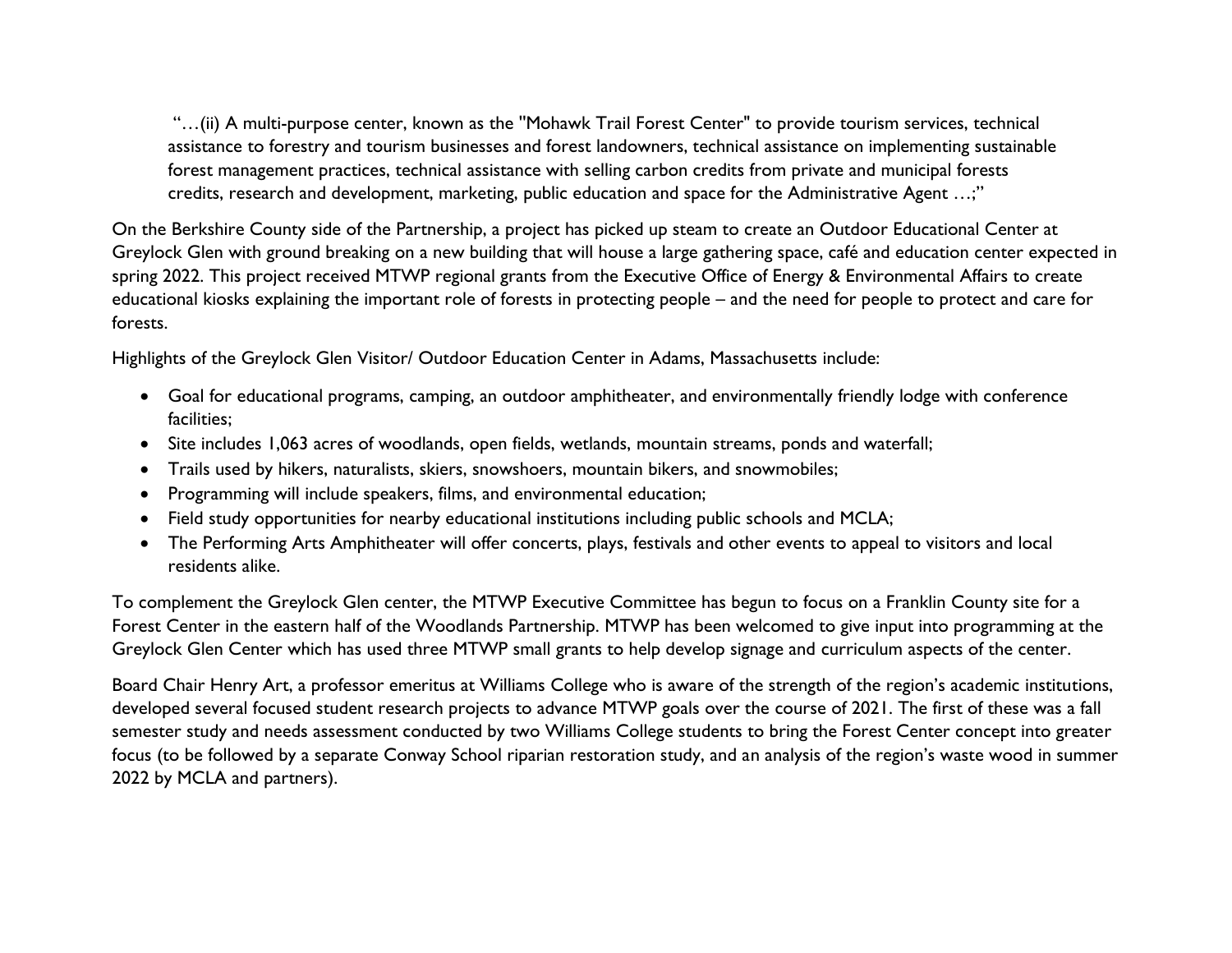Completed by Williams College students Sabrine Brismeur and Abigail Matheny, the resulting 94-page report: "Envisioning the MTWP Forest Center," included results of more than 20 interviews with Board members and local residents and stakeholders and even initial exploration of potential sites where a physical Center could be located. As a result of their research, the students recommended "the following uses: a tourism/visitor center, public education center, conservation area, and forestry assistance center."

The students prioritized locations "directly on Route 2 and along the Deerfield River, since they have the greatest potential for drawing in visitors passing through the area," and their analysis highlighted the following possible Center locations for additional evaluation:

- Whitcom Summit in Florida, directly off Rt. 2
- Hall Tavern Fall, a sawmill on Rt. 2 in Charlemont with 350 acres of forest and interest in selling local wood products
- Mohawk Trail State Forest, a 6000-acre state forest on Rt. 2 in west Charlemont
- Berkshire East, a 150-acre, four-season resort and ski area located a half mile away from Rt. 2

To date, the MTWP Board has not voted to formally endorse the concept of the Forest Center, or any specific location, deciding to first prioritize securing long-term funding to sustain the Woodlands Partnership as an entity. Should the Board decide to move forward with planning, the following steps, as outlined by the students, would likely be involved in design and construction of a freestanding Forest Center:

- 1. Consulting company to conduct a needs assessment
- 2. Purchase or lease of a property lot\*
- 3. The hiring of a design/architecture and construction team
- 4. Clearing, leveling, and/or maintenance of the property area\*
- 5. Purchase of locally-sourced construction materials
- 6. Furnishing and decorative purchases
- 7. LEED or equivalent accreditation
- 8. Heating, electricity, water, waste disposal, etc.
- 9. The hiring of a museum consultant for exhibits
- 10. Staff or contracted employee salary and wages
	- *\* Not applicable if housed in an existing building.*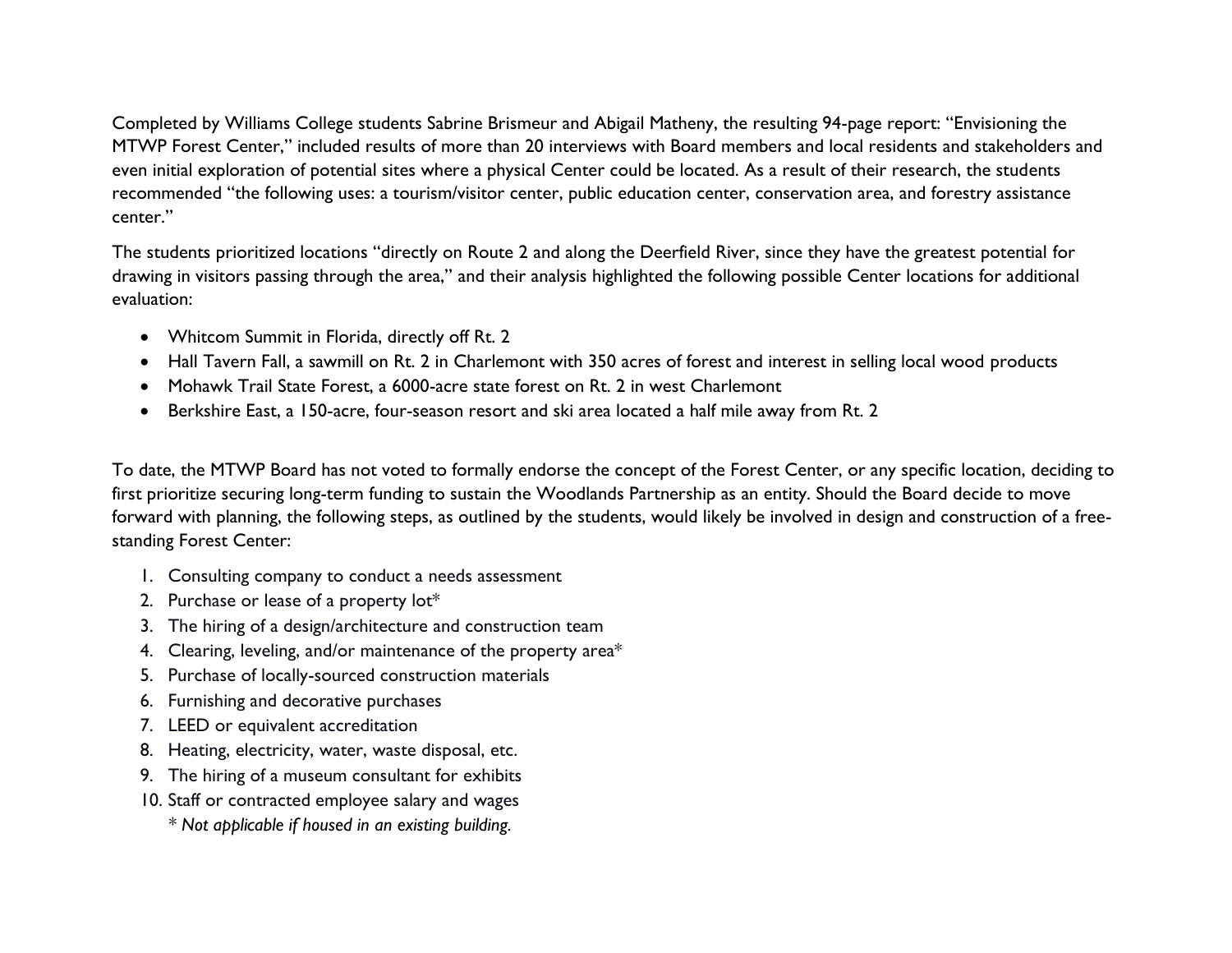# WE MUST PROTECT THE FOREST

# **Stewardship**

Lorem ipsun dolor sit amet, consectetur adipiscing elit. Proin mauris orci, euismod eu lorem non, tuctus consectetur ipsum. Pellentesque convallis dui id egestas bibendum. Sed iaculis semper purus, vel sodales nunc luctus ac.

#### **Overuse & Misuse**



This photo of Mount Greylock from the early 1900's shows heavy clear cutting. It also shows one of the effects of overuse. Three major landslides occured during a single storm in August of 1901 because there were not enough trees to hold the soil in place.

#### **Development**

Forests are threatened by development pressure for homes and businesses. But there are ways we can live WITH nature. Green Infrastructure (GD and Low Impact Development (LID) strategies design communities with connected, healthy forests, smart stormwater management, and higher property values.

#### **Invasive Species**

As the dimate warms and our winters get shorter, more pests are able to survive and threaten our forests. Emerald Ash Borer and Hemlock Wooley Adelgid are two insects that were not a problem before but they have no natural predators here and are now killing trees across the Northeast. Bittersweet and multiflora rose are examples of plants that are able to thrive in our warner climate and they are outcompeting native plants for suntight, space, and resources. Reducing climate change is one tool for controlling some invasive species.

# Sustainability

Loren ipsum dolor sit amet, consectetur adipiscing elit. Proin mauris orci, euismod eu lorem non, luctus consectetur ipsum. Pellentesque convallis dui id egestas bibendum. Sed iaculis semper purus, vel sodales nunc luctus ac

#### **Appropriate Use**



Forests can and should be used appropriately to combat climate change, provide ecosystem services such as clean air and water and summer cooling, and bolster the local economy. Programs such as Climate **Smart Forestry and Foresters** for the Birds help foresters to work with landowners toward forest conservation goals while maintaining a natural resource-

based economy.

#### **Eco-Tourism**

Forests provide excellent opportunities for year-round ecotourism for visitors from around the world. Spring maple syrup season, summer can ping and hiking, fall leaf "peeping", and winter skiing and snowshoeing are some of the activities that draw visitors to our forests.



# **How You Can Help**

Lorem ipsum dolor sit amet, consectetur adipiscing elit. Proin mauris orci, euismod eu lorem non, luctus consectetur ipsum. Pellentesque convallis dui id egestas bibendum. Sed iaculis semper purus, vel sodales nunc luctus ac.

#### Volunteerism



If you enjoy spending time in the forest, consider volunteering. Helpers are always needed for trail maintenance and dearing, invasive plant removal. and monitoring.

#### **Education**

The more people who know about the importance of forests, the more tikely these amazing places are to survive.



#### **Co2 Reduction**

If we really want to help forests, and all ecosystems on the planet, we'll need to slow climate change by decreasing the amount of greenhouse gases we put in the atmosphere and increasing the amount of greenhouse gases that are taken out.

Transportation- Reduce and phase out the amount of fossil fuels, like gasoline and diesel, that we burn through transportation with alternate fuel vehicles, public transportation, and walking or biking.

Energy - Reduce and phase out the anount of fossil fuels we bum for energy, like natural gas and oil with alternate energy such as solar, wind, and geothermal.

Protecting Land- Conserve and restore land to enhance the ability of forests to store carbon and protect us from the worst impacts of dimate change.

Food- Tackle our carbon footprints by supporting sustainable plantbased diets, food production, and reducing food waste.

Advocacy- Use our voices to push critical policies and legislation that address and fight climate change and help communities adapt to its existing impacts.

Talk about it - Discuss, Learn, and engage with each other to act on dimate change together.

Educational Kiosk at Greylock Glen Center, funded by an EOEEA/MTWP grant.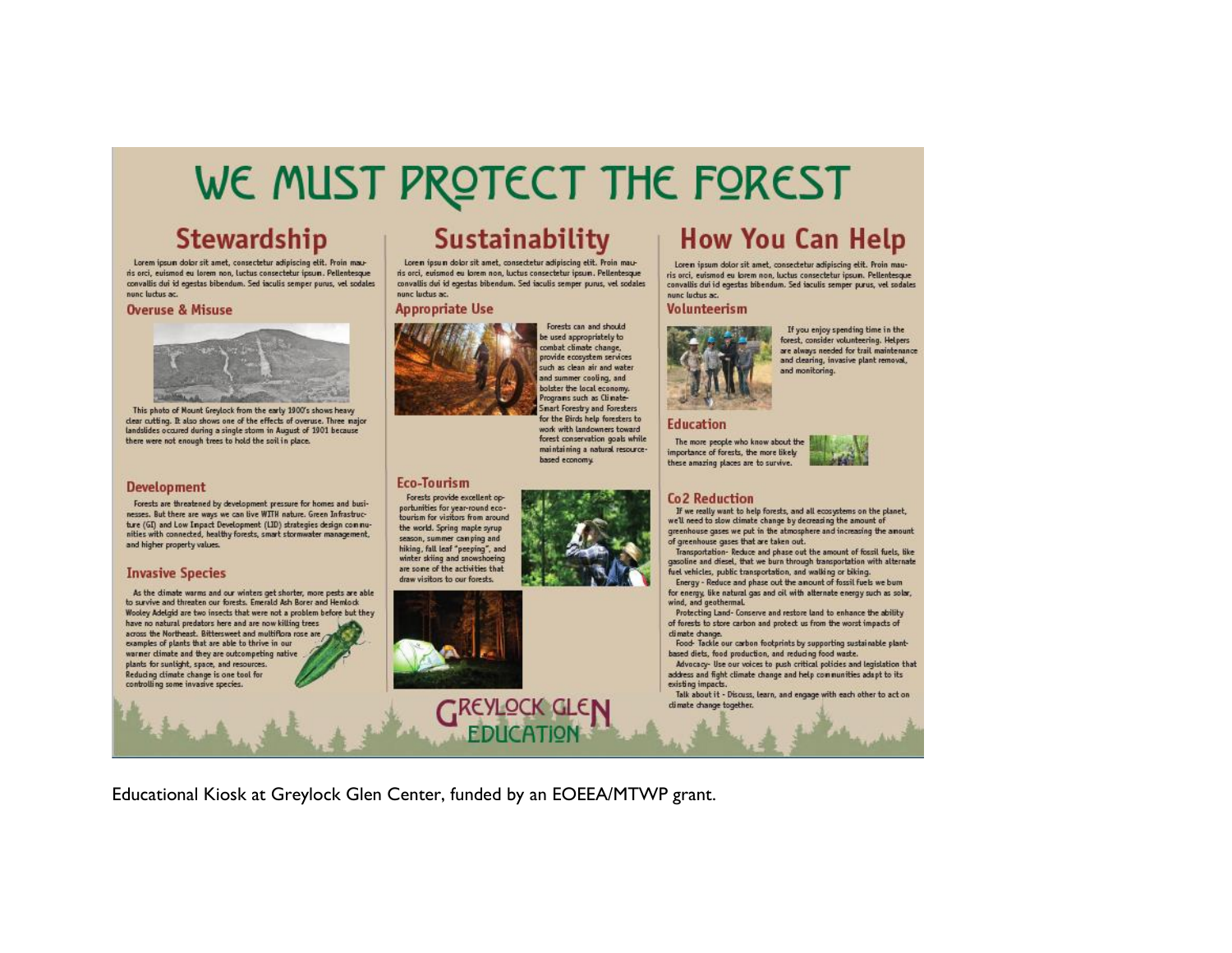## **Demonstration Forest**

A demonstration forest in the region could serve as both an educational tool and a research laboratory. Visitors, school groups, landowners, and residents could learn about forests and different forestry practices. Partnerships between the schools in the region could result in stimulating research and training opportunities for students interested in careers in the forestry industry. Forestry businesses could benefit from demonstrations on new logging techniques and equipment.

Several themes about the ownership structure of a demonstration forest emerged from the public outreach for the Woodlands Partnership including:

- The U. S. Forest Service could partner with a private landowner to focus on education, research and technical assistance for private forest landowners.
- Existing State Forest land could be utilized for a demonstration forest and could serve as a model for improved State Forest management in the region, a need that was repeatedly expressed throughout public meetings.
- Even without establishment of a formal new "demonstration forest site," existing conserved forests, whether private or public, could be the site of organized efforts to host woods walks and other educational programs for private family forest owners, forestry professionals and town and state forest managers, focused on climate change resilience, managing for carbon storage and wildlife habitat and overall ecological health. Many outreach and education programs support and encourage peer learning among landowners, such as when owners share their stories and experiences in caring for their land, by hosting events on their own wooded property. The Partnership could support and help coordinate these landowner programs.

In the 2015 Partnership Plan, several specific locations were suggested as possible sites for a demonstration forest, listed to the right.

As with the visitor center, these sites require more study as to their feasibility and appropriateness for a demonstration forest.

### **Conclusion**

The Executive Committee of the Mohawk Trail Woodlands Partnership Board, echoing its earlier Advisory Committee, recommends a Special Federal

| <b>TOWN</b>  | <b>LOCATION</b>                                                |
|--------------|----------------------------------------------------------------|
| Adams        | Greylock Glen                                                  |
| Charlemont   | <b>Mohawk Trail State Forest</b>                               |
| Heath        | Town-owned conservation land                                   |
| Williamstown | Partner with Williams College to<br>utilize the Hopkins Forest |